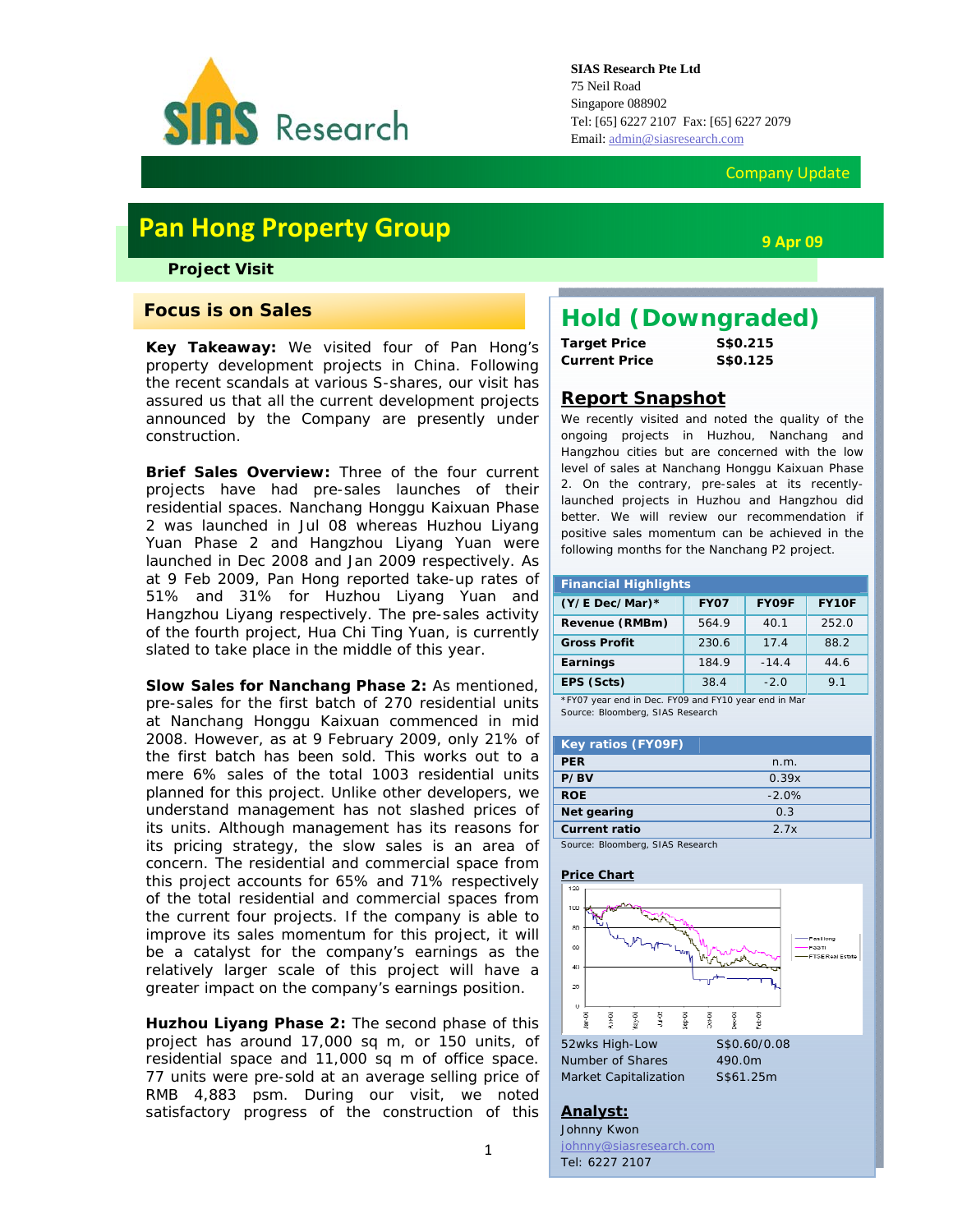

**SIAS Research Pte Ltd**  75 Neil Road Singapore 088902 Tel: [65] 6227 2107 Fax: [65] 6227 2079 Email: admin@siasresearch.com

Company Update

development. The residential space is slated for completion in calendar period 3Q09 to 4Q09. Ground works for the adjacent office development have started. The first two levels of the office building will comprise of retail units.

Huzhou Liyang Phase 2 is located in a well developed area with transportation networks and other amenities such as banks, shopping malls, postal and mobile services. The project is also near schools, making it attractive to parents.

**Hua Cui Ting Yuan Phase 1:** The second project we visited is based on the townhouse concept, as opposed to the low-rise apartment block concept at Huzhou Liyang Yuan. This development, which boasts of a modern oriental design, is 15 minutes away from the Huzhou city centre. Pan Hong aims to launch this project in the second quarter of this year.

Pan Hong plans to develop this plot of land in two phases. The first phase, currently under construction, consists of 2-storey and 3-storey units, with each having GFA ranging from 180 sq m to 250 sq m. Around 180 residential units are expected to *Source: Company* be available for sale under Phase 1.

Hua Cui Ting Phase 1 is situated in the Taihu Lake Resort. It faces a piece of land earmarked for the development of a fishermen's wharf, which is one of the attractions for the development of the Taihu Lake Resort. This attraction is expected to be ready in mid 2009.

The second phase may consist of some duplex houses. However, these plans could be changed based on customers' response to Phase 1.

**Hangzhou Liyang Yuan:** The two high-rise and two mid-rise residential blocks of this project will have around 25,000 sq m of residential floor area, or 226 units and around 2,400 sq m of office space. It is expected to be completed in 4Q09.

The project is located in a hub for commercial and educational services, close to the renowned Xihu Lake. Among the facilities are shopping malls, supermarkets, primary and tertiary institutions. Since its launch, sales have been progressing well. The average selling price of the 70 units sold is around RMB 9,600 sqm.

#### **Figure 1: Huzhou Liyang Phase 2**



*Source: Company* 

**Figure 2: Model of Huzhou Liyang P2** 





*Source: Company*



*Source: Company*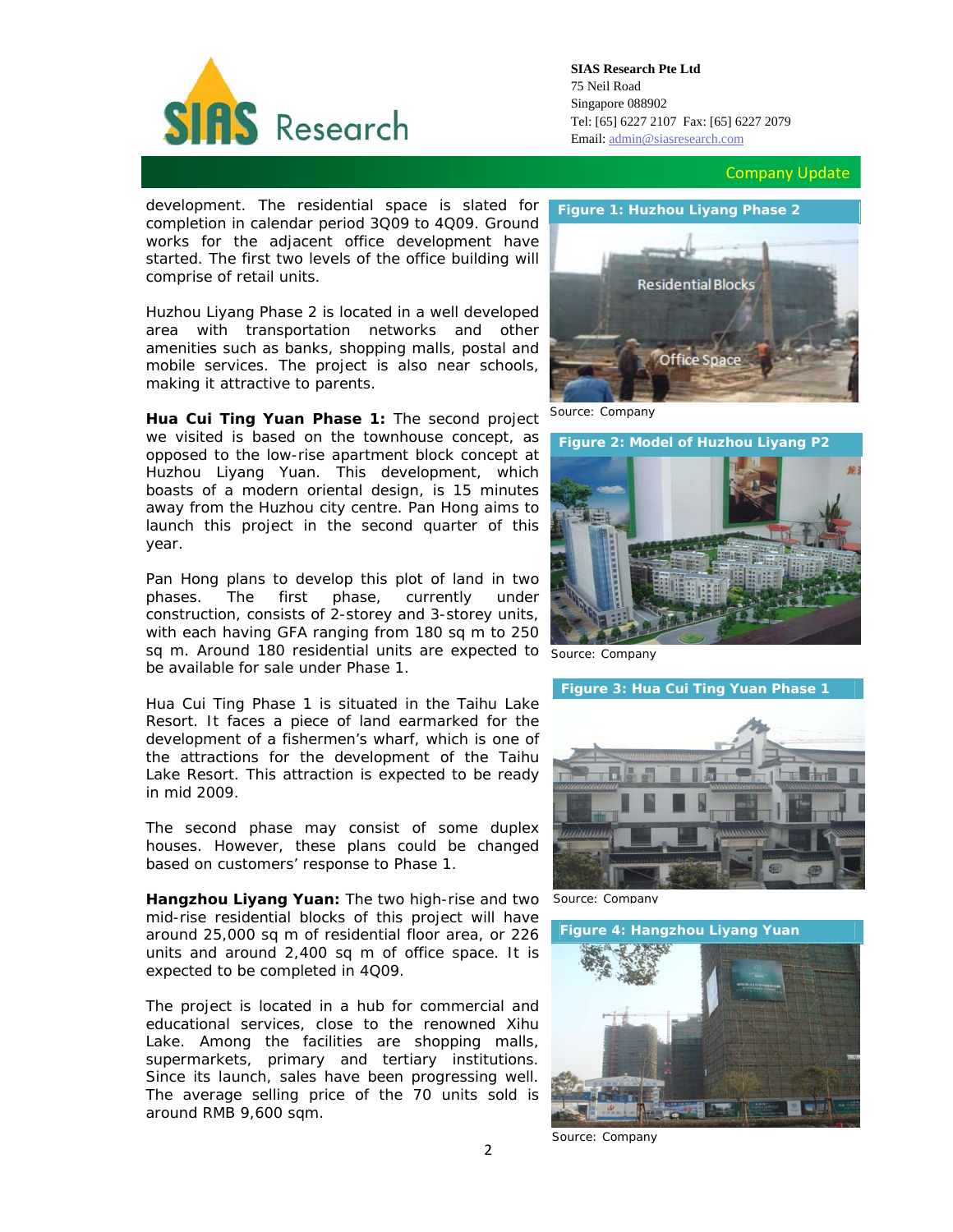

Company Update

 **Nanchang Honggu Kaixuan Phase 2:** The design of Nanchang Phase 2 is similar to that of phase 1, as shown in Figure 5. The design of the high-rise buildings is modern and appeals to the middle to upper-middle income population segment. It is located next door to a string of government buildings, making civil servants one of the target customer groups.

The project is situated in the new Honggu Tan District, known as the new Central Business District for Nanchang city. This area is set to be a focal point for business, financial and government institutions.

Notwithstanding the convenience of nearby amenities and the attraction of being a business hub, the take-up rate has been poor so far. Only 20% of the launched units or 5.6% of the overall residential space has been pre-sold. Due to the weak sentiment at the time of launch of the first batch, Pan Hong decided to defer the launch of the remaining units and slowed its construction to keep pace with the launch plans. Phase 2 is currently planned for completion at the end of 2009. We would need to watch how the latest governmental policies help to improve sales of this project.



*Source: Company* 



*Source: Company*

**Change in Fiscal Year End:** Pan Hong has recently changed its year end to Mar. It will have 15 months in its FY09. Consequently, it will not have a FY08 and its FY09 will have March 2009 as its year end.

**Lumpy Profitability:** The group incurred a loss of RMB 9.8m for the period Jan08-Dec08. Chinese developers only recognize revenue upon handover of the units to the buyers unlike the percentage of completion recognition method used by Singapore developers. Since the pre-sales of RMB157.5m in aggregate relate to projects which will be completed during its FY10, this sales volume will not contribute to its FY09 results.

**Cash Position:** Jan08-Dec08 cash outflow from operating activities was RMB 302m versus a cash inflow of RMB 81.8m in Jan07-Dec07. The outflow was mostly due to the construction of the current projects.

As at end-Dec 2008, total Borrowings stood at RMB 367.8m, of which RMB 131.9m was secured against cash deposits of RMB 139.6m. Net borrowings work out to around RMB 188.2 m or 24.4% net gearing. Pan Hong has RMB162.4m in borrowings due this calendar year or in fiscal year 2010.

Our estimates suggest Pan Hong still had RMB 290m worth of construction work to be carried out on its current projects as at Jan 09. The company reported RMB 74.7m of prepayments, related mainly to construction costs, in its Dec 08 results. Outstanding construction work alone will thus require a ball park estimate of around RMB215m.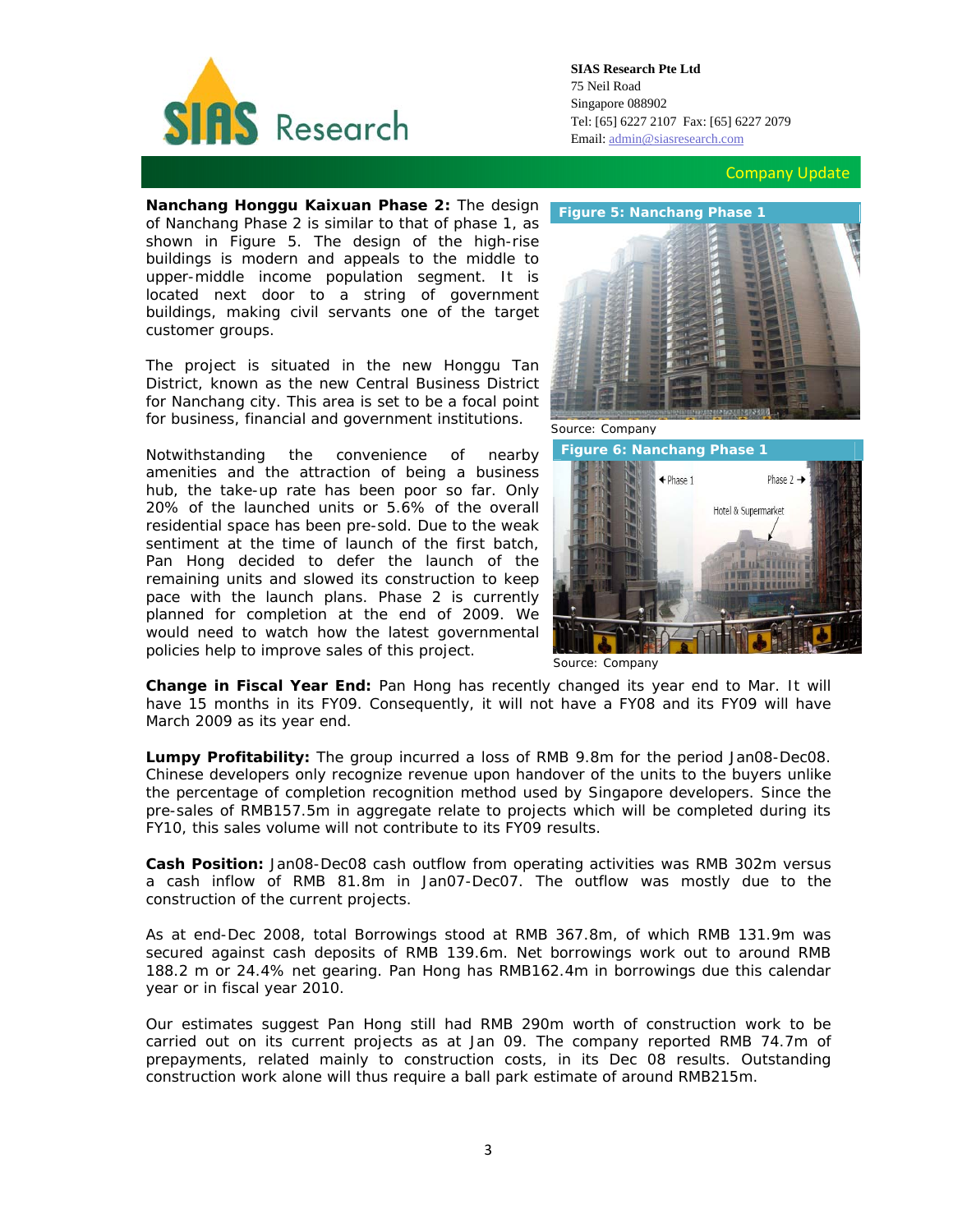

**SIAS Research Pte Ltd**  75 Neil Road Singapore 088902 Tel: [65] 6227 2107 Fax: [65] 6227 2079 Email: admin@siasresearch.com

#### Company Update

Pan Hong reported a total cash and equivalent (including deposits pledged against borrowings of RMB 139.6 m) position of RMB 187.3m as at Dec 08. The group had RMB47.8m in cash available for working capital. Pan Hong also has outstanding RMB126m cash to be collected from its RMB157.5m pre-sales (assuming 20% downpayment followed by a full payment upon delivery).

**Financing Needed:** In the worst-case scenario of no further sales, after considering the outstanding cash inflow from the RMB157.5m sales, available working capital and outstanding construction costs, Pan Hong would need to raise a further RMB41m. of debt to finance the remaining construction work. This would bring net gearing up to 29.8%, assuming no change in shareholder equity level.

The group has already put on hold the construction of Yichun Phase 1 due to the market condition. If it wants to prevent net gearing from growing, it will need to sell more of its projects, delay some construction work or delay payment to its contractors.

**Forecast:** We expect the RMB157.5m of sales to be recognized during FY10 and assume 50% more sales will be generated and recognized in that fiscal year.

**Valuation:** Since the development plans on future projects are not finalized yet, we have excluded the potential surplus from future projects. Our RNAV calculation, (exchange rate  $1S\$  = RMB 4.497), is thus S\$0.695. Each current project comes with commercial space and management has not decided whether to sell or rent the office spaces. No office space has been sold or rented yet. If we exclude surplus contribution from commercial units, the RNAV is only S\$0.36.

**Recommendation:** Among its listed Chinese developer peers on SGX, Sunshine has the highest gearing level. Given Sunshine's net gearing of 139%, we presume Chinese banks should be comfortable with a potential 29.8% net gearing level. On this basis, Pan Hong should be able to continue to fund its development. Property developers have been trading at a discount rate of up to 70% book value. The industry has been valuing property developers using a RNAV discount rate of 30%-50%. A 40% discount rate to Pan Hong's most conservative RNAV of \$0.36 would value the share at \$0.215. Investors may want to buy the shares purely on a quantitative basis.

However, if investors are uncomfortable with the slow sales of Nanchang Honggu Kaixuan Phase 2, Pan Hong's biggest project, they may want to wait until the risk level is lower. We would therefore recommend a conservative approach, **Hold.**

The uptick in transaction level in Shanghai gives us reason to believe sales have the potential to improve. We would revise our recommendation following improvement in sales level, cash flow and balance sheet. **(Johnny Kwon).**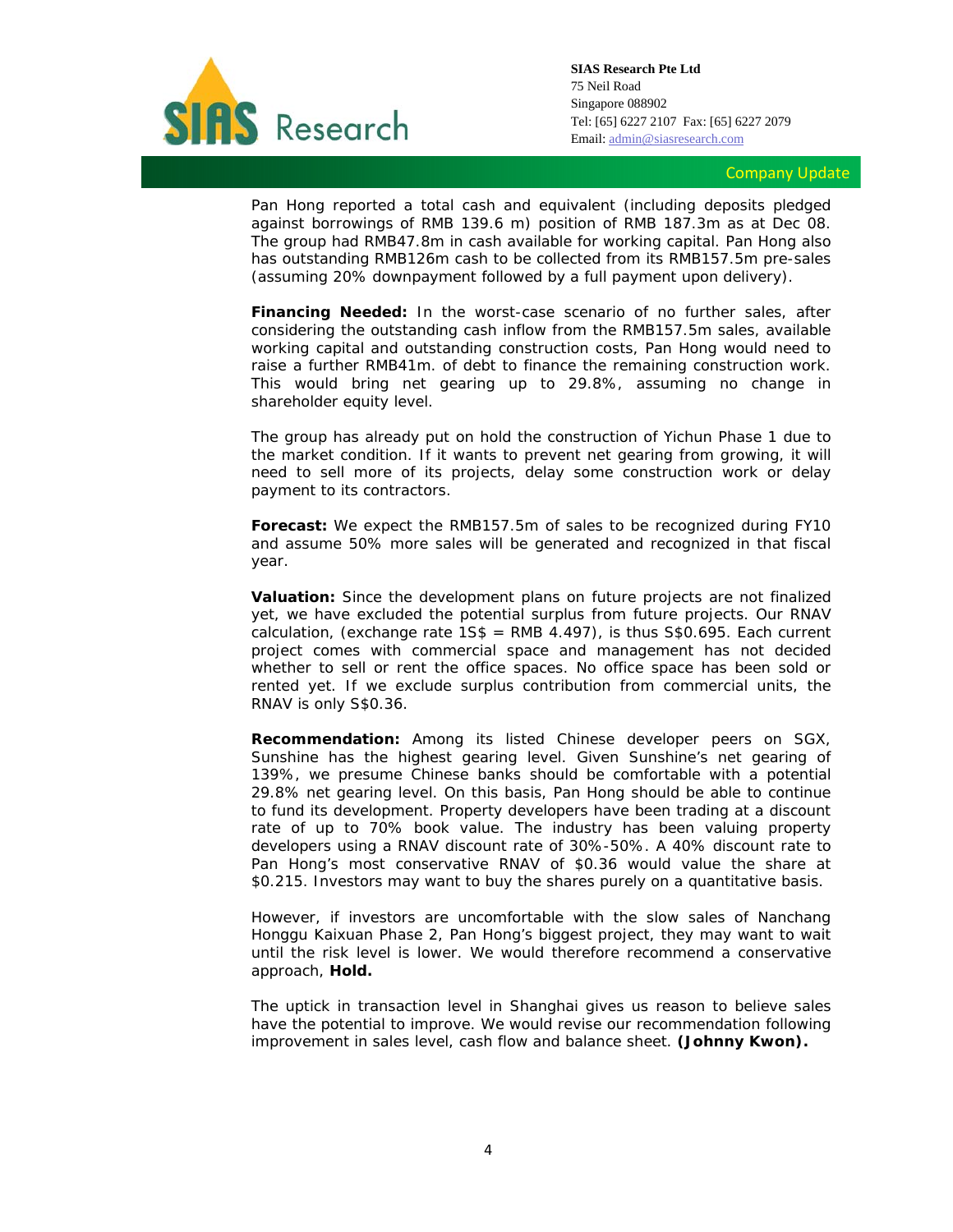

### Company Update

### **Financial Table and Ratios**

| (Y/E - Mar as from FY09)        | <b>FY06*</b> | <b>FY07*</b> | <b>FY09F#</b> | <b>FY10F</b> |
|---------------------------------|--------------|--------------|---------------|--------------|
| Profit & Loss (RMB m)           |              |              |               |              |
| Turnover                        | 151.3        | 564.9        | 40.1          | 252.0        |
| <b>Gross Profit</b>             | 57.4         | 230.6        | 17.4          | 88.2         |
| Earnings                        | 49.4         | 184.9        | $-14.4$       | 44.6         |
| Earnings per share (RMB cts)    | 12.6         | 38.4         | $-2.0$        | 9.1          |
| <b>Balance Sheet (RMB m)</b>    | <b>FY06*</b> | <b>FY07*</b> | <b>FY09F#</b> | FY10F        |
| <b>Current Assets</b>           | 659.0        | 1045.6       | 1176.2        | 1130.1       |
| Long Term Assets                | 76.1         | 238.6        | 236.7         | 244.4        |
| <b>Current Liabilities</b>      | 53.6         | 378.2        | 430.9         | 192.9        |
| Long Term Liabilities           | 133.5        | 92.4         | 212.2         | 362.2        |
| Shareholder Equity              | 515.3        | 728.5        | 714.1         | 758.7        |
|                                 |              |              |               |              |
| Cash Flow (RMB m)               | <b>FY06*</b> | <b>FY07*</b> | <b>FY09F#</b> | FY10F        |
| <b>Operating Cash Flow</b>      | $-42.7$      | 87.1         | $-302.0$      | -87.2        |
| Investing Cash Flow             | $-29.3$      | $-76.9$      | 0.9           | 0.9          |
| <b>Financing Cash Flow</b>      | 276.3        | 20.4         | 110.7         | 42.0         |
| Net cash increase/(decrease)    | 204.2        | 30.6         | $-190.4$      | $-44.3$      |
| Cash at year end                | 221.4        | 243.9        | 47.7          | 96.5         |
| Cash and equivalent at year end | 221.4        | 256.7        | 158.0         | 116.7        |
|                                 |              |              |               |              |
| <b>Financial Ratios</b>         | <b>FY06*</b> | <b>FY07*</b> | <b>FY09F#</b> | FY10F        |
| Revenue Growth (%)              | $-47.5$      | 273.4        | $-92.9$       | 528.9        |
| Gross Profit Growth (%)         | $-38.4$      | 302.0        | $-92.5$       | 408.1        |
| Earnings Growth (%)             | $-16.6$      | 273.9        | $-107.8$      | $-409.2$     |
| Gross Margin (%)                | 37.9         | 40.8         | 43.3          | 35.0         |
| Net Margin (%)                  | 32.7         | 32.7         | $-36.0$       | 17.7         |
| Current Ratio (x)               | 12.3         | 2.8          | 2.7           | 5.9          |
| Book value per share (RMB)      | 1.07         | 1.49         | 1.46          | 1.55         |
| Dividend per share (RMB cts)    | 1.00         | 1.87         | 0.00          | 0.00         |
| Net Gearing (%)                 | Net Cash     | Net Cash     | 0.21          | 0.24         |
| Dividend per share (RMB cts)    | 1.00         | 1.87         | 0.00          | 0.00         |
| Return on Equity (%)            | 16.2         | 29.7         | $-2.0$        | 6.1          |
| Return on Asset (%)             | 8.8          | 18.3         | $-1.1$        | 3.2          |
|                                 |              |              |               |              |
| <b>Valuations</b>               | <b>FY06*</b> | <b>FY07*</b> | <b>FY09F#</b> | FY10F        |
| PER(x)                          | 4.48         | 1.47         | n.m.          | 6.17         |
| Price to book (x)               | 0.52         | 0.38         | 0.39          | 0.36         |
| Dividend Yield (%)              | 1.78         | 3.33         | 0.00          | 0.00         |

*\*FY06 and FY07 have Dec as year end; #FY09F is 15-month long with Mar 09 as year end; FY10 year end is in Mar 2010* 

*Source: Company, SIAS Research*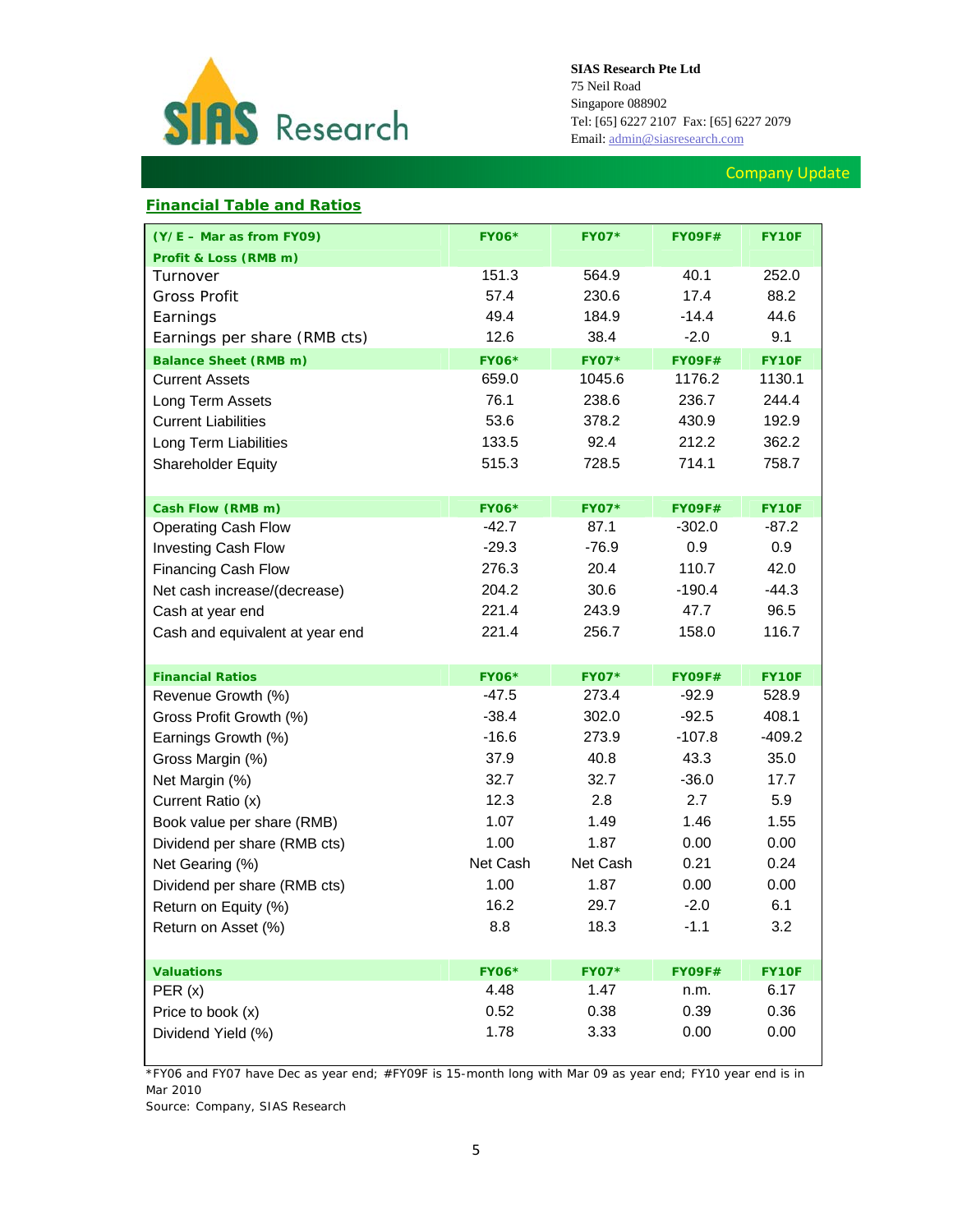

Company Update

#### **About the Company**

Pan Hong Property Group Limited is a niche property developer that focuses primarily on developing high quality residential and commercial properties in the second and thirdtier cities in the PRC. Backed by over 20 years of experience in the PRC's property development industry, Pan Hong has established its presence in Hangzhou and Huzhou cities in Zhejiang Province, and Nanchang city in Jiangxi Province. Besides these cities, the Group also owns land reserves in Fuzhou, Yichun and Leping cities in Jiangxi Province, and Jiangmen city in Guangdong Province, for property development. As a testament to the quality of Pan Hong's property developments, the Group has received several awards for its current project in Nanchang – Nanchang Honggu Kaixuan. In 2007, the Group was conferred the '4th Annual Nanchang City Best Property Award', 'Most Popular Property in Nanchang', as well as accolades such as 'Reputable Brand of the Year in Jiangxi" and 'Professional Property Developer of International Standard'.

## **Price and Volume Chart**



*Source: Bloomberg*